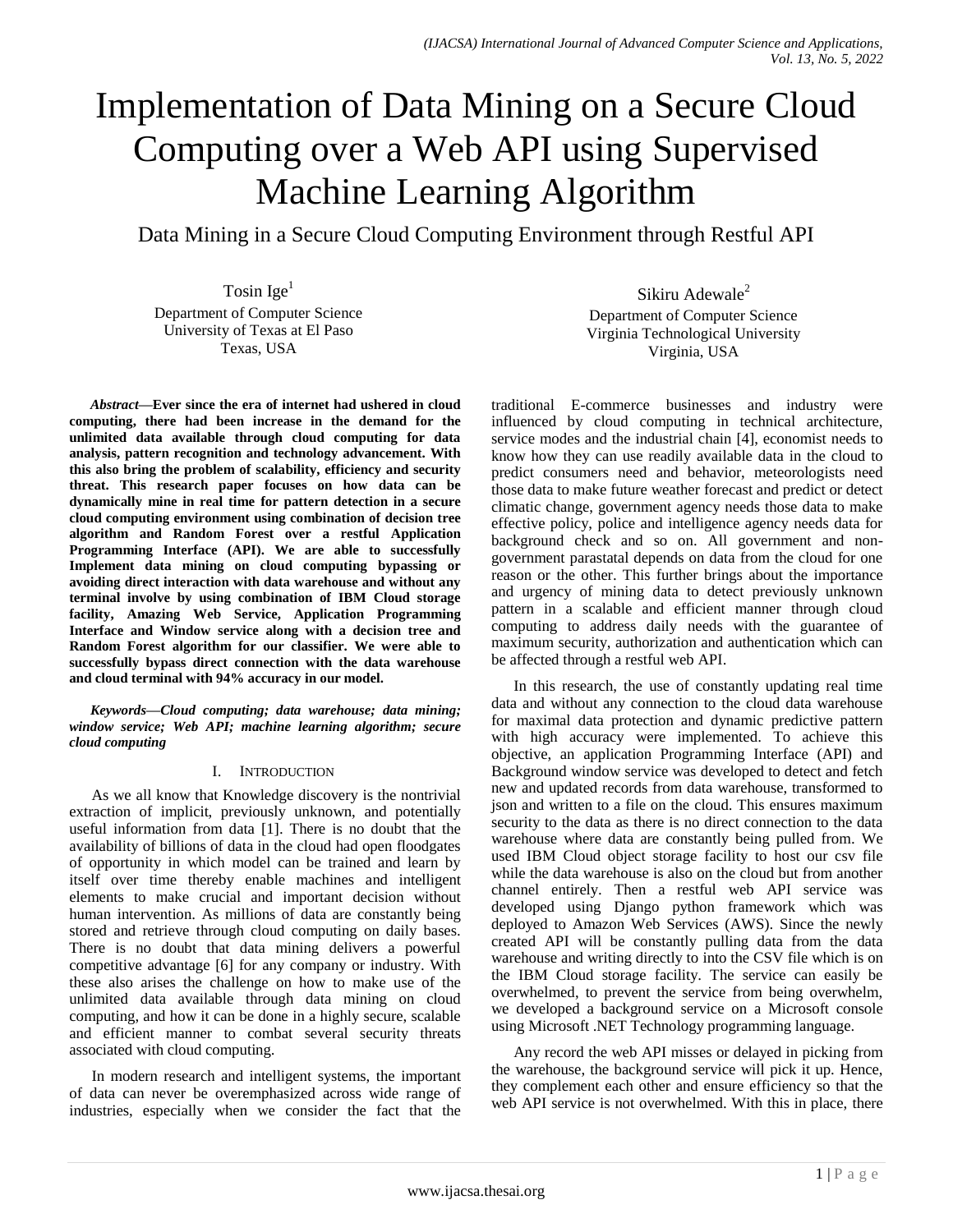is a constantly updated and up to date data on the CSV file hosted in the IBM cloud storage facility which is now serves as the primary source of data. This ensure accessibility to updated records at every stage of our data mining activities, as there is an existing restful API and background window service that fetches data from the warehouse to the hosted file in cloud environment from which data is being pulled from.

Combination of decision tree algorithm and Random Forest for classifier was implemented coupled with a graphic user interface (GUI) that automatically processed and displays newly discovered patterns in a graphical format on the screen at each and every update on new data.

There are four main objectives here which are:

*1)* Bypassing direct connection and retrieval from the data warehouse through a middle ware.

*2)* Real time access to dynamic data in an enabling cloud environment.

*3)* We want to shield the warehouse for maximum security and while also avoiding data lock.

*4)* Automation of the detection of any new pattern from the dataset and projection to the screen with graphical illustration and analysis.

To ensure successful accomplishment of the fourth objective, a scheduler called Python scheduling library was used so that the whole process is automatically initiated and repeated immediately a new pattern is detected.

# II. BACKGROUND STUDY

The importance of cloud computing cannot be overemphasize as it includes; unlimited storage, provisioning and updating, guaranteed privacy more security [13]. Also, it is possible for users of cloud services to optimize server utilization, dynamic scalability, and minimize the development of new application life cycles [14]. In addition to the numerous benefits in cloud computing, there are also problems as a result of cloud outage since data storage is centralize in the cloud which can paralyze a company business [15], also attack on the integrated cloud environment can cause loss of data and finance for both the service providers and subscribers. There are also other risks associated with computing on cloud environment which includes the issues of threats to data security information confidentiality [5], and the possibility of information leakage and vulnerability [12].

In today's data mining, multiple data streams are generally complex than single data streams [2] considering the security architecture and cloud computing environment, the complexity increases when we consider the cost and benefit, reliability, cloud migration and inter clouding [3], While compute/storage scaling, data parallelism, virtualization, MapReduce, RIA, SaaS and Mashups are likewise also important in data mining [7] not all are always implemented. Although there had been improvement in the technology and services of the major Cloud Computing Platforms likes amazon Relational Database Service, Amazon Simple Queue Service, Amazon SimpleDB, Amazon Web Services, AppScale, Azure Services Platform, Caspio, CloudControl, Cordys Process Factory, Engine Yard, Force.com, FreedomBox, Google App Engine, Heroku, Hybrid Web Cluster, OrangeScape, Platform as a service, Rackspace Cloud, Rollbase, Squarespace, Sun Cloud, Vertebra (cloud computing framework), Wolf Frameworks [8], some of the persistent problems associated with data mining on cloud computing are as a result of the existing method adopted in the industry and scientific world at large. Current cloud computation for data mining needed service provider to provide interface for user. The user does not need to bother about the infrastructure. It enables the retrieval of useful previously unknown data from integrated data warehouse, in such a way that users doesn't need to border about infrastructure, storage, or configuration and maintenance, the provider handles that. It is based on retrieving directly from the integrated data warehouse.

[5] discusses the importance of large item sets within a cluster and its implication for effectiveness, it doesn't address the several issues and vulnerabilities in cloud computing while [9] in his research work "Data mining in Cloud Computing", relies on extraction of previously unknown or meaningful pattern from unstructured or semi-structured data from the web sources; "The analysis steps in the Knowledge Discovery and Databases process" [11]. It listed three stages of research involving data warehouse which are staging, integration, and accessibility for the purpose of reporting and analysis in the Review of Data Mining Techniques in Cloud Computing Database by [10].

In addition to the problems associated with data mining on cloud computing in which majority of the problems are due to existing methods of data mining on cloud computing. The existing methods also creates a wide gap between data mining on cloud computing and application Programming Interface (API) which are yet to be closed. In the existing method we are yet to see an instance in which we call we only need to call an API endpoint, and then have everything done for us.

# III. RESEARCH METHODOLOGY

Data used on this research work was obtained from social network on GitHub. To begin this research, four basic things were paramount;

*1)* Subscription to IBM Cloud Object Storage facility to host our CSV file.

*2)* Setting up a data warehouse on cloud from another channel different from IBM.

*3)* Development of a background window service using .NET Technology.

*4)* Implementation of a web service to be consumed in the cloud using python.

*5)* Scheduler using python scheduler library to trigger the web API at interval.

In order to prevent the web service from being overwhelm due to multiple calling of the endpoint at regular interval, we developed a background window service to sup- port the restful API service. Both the web API and the window service are picking records from the integrated data warehouse and pushing to the CSV file on the IBM Object Cloud Storage facility. They automatically pick new records to the CSV, and if a record is modified, it will be picked and modified on the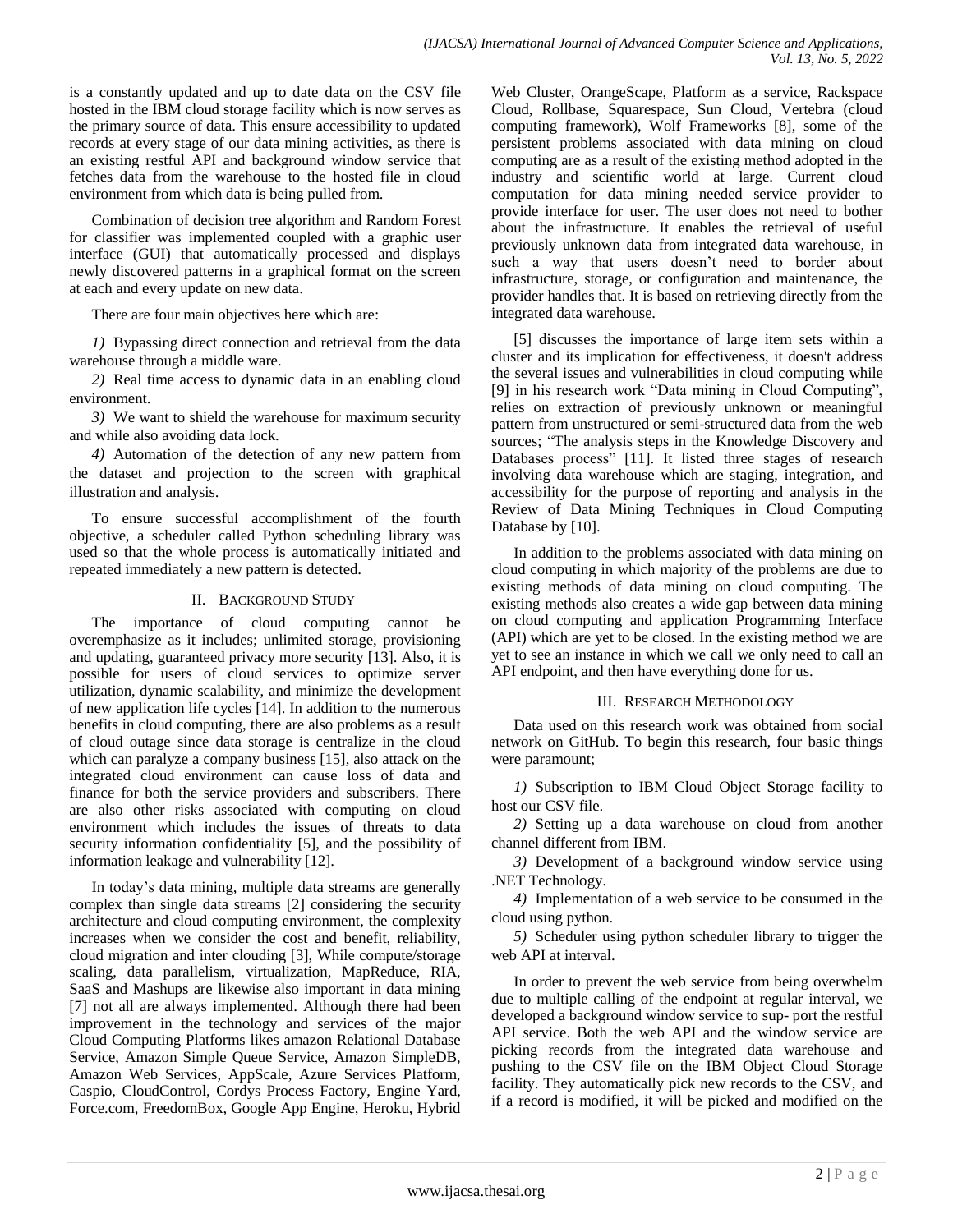CSV as well. The essence of the scheduler which was written in python is to be calling the web API at regular interval to check and push from the integrated data warehouse to the CSV file.

With the successful setting up of cloud environment and the necessary software programs being in fully execution, we proceeded by adopting the following data cleansing and preparation techniques;

Data cleaning: We use preprocessing and cleaning methods to remove incomplete data that might cause system failure and also affect output prediction. Rows containing missing values where completely removed. We also use different methods to identify and remove noisy data, outliners, and other factors which can influence the output result.

Data Reduction for Data Quality: In order to maintain data integrity, we needed to deal with all rows containing null value; hence we opted for python library tool called PyCaret. We have two options which are either to automatically fill all the null values or to remove any row(s) containing null values weighted. Having weighted the risk involves in both, we decided to remove any row with null or empty value from the data, and this was done using PyCaret python library.

Data Transformation: For us to make our data to acceptable format for easy data mining and pattern recognition, it needed to undergo some data transformation. To ensure data is fully transformed to acceptable format, we used Discretization, normalization, and data aggregation technique.

Data Mining: Having successfully set up our apparatus which includes IBM cloud object storage facility, running background window service, active web service, scheduler, and with the data being thoroughly pre-processed and transformed.

Unlike current data mining in cloud computing process in which, one needs to make direct connect to the data warehouse or directly call the csv file. We only called our restful API endpoint (Fig. 1) which was developed and hosted on the cloud.

This ensures a higher level of security and control over the data, the only thing that needed to be called is the endpoint of our API which automatically displays the data as seen in Fig. 1 displaying the first five (5) records in the data using python library in panda. (Fig. 2) shows the text representation of the selected features using decision tree algorithm.

|            | data.head()          |         | In [3]: data = pd.read csv('http://cs4430.meritgbtech.com/customers/social') |                                 |
|------------|----------------------|---------|------------------------------------------------------------------------------|---------------------------------|
| $Out[3]$ : |                      |         | User ID Gender Age Estimated Salary Purchased                                |                                 |
|            | 0 15624510           | Male 19 | 19000                                                                        | 0                               |
|            | 1 15810944           | Male 35 | 20000                                                                        | 0                               |
|            | 2 15668575 Female 26 |         | <b>SALE OF CO</b><br>43000                                                   | $\theta$                        |
|            | 3 15603246 Female 27 |         | 57000                                                                        | 0                               |
|            | 4 15804002           | Male 19 | 76000                                                                        | $\begin{matrix} 0 \end{matrix}$ |

Fig. 1. Preview of First Five Rows of Dataset.



Fig. 2. Text Representation of the Features using Decision Tree.

Optimized Decision tree algorithm was used to train the model having slatted the data into two equal part, half of it to train the model and the remaining half for testing of the model as seen in (Fig. 3).

| feature_cols = ['Age','EstimatedSalary' ]                                                                                                         |
|---------------------------------------------------------------------------------------------------------------------------------------------------|
| $X = data.idc[:, [2,3]].values y = data.idc[:, 4].values$                                                                                         |
| #split the dataset into training and test                                                                                                         |
| X train, X test, y train, y test = train test split(X,y,test size = 0.25, ran-                                                                    |
| from sklearn.preprocessing import StandardScaler sc X = StandardScaler()<br>X train = sc X.fit transform(X train) X test = sc X.transform(X test) |
| #fit the model in the decision tree classifier from sklearn.tree import Decision-                                                                 |
| TreeClassifier_classifier = DecisionTreeClassifier()                                                                                              |
| $\text{ classifier} = \text{classification}. \text{fit}(X \text{ train}, y \text{ train})$                                                        |

Fig. 3. Code Snippet for Important Feature Selection and Training of Model.

We are able to obtain 90% accuracy on testing our model, after which we decide to optimize for more accuracy and better performance as seen in Fig. 4.



Fig. 4. Model Accuracy and Test Performance Evaluation.

We are able to obtain accuracy of 94% after which we decided to visualize the performance of the model.

We needed to know the level of fitting, because having an accuracy of 94% can be as a result of over fitting of the model with the training set of data, hence we decided to do two additional things. Firstly, we implemented Random Forest Algorithm for training the data again to check performance and then optimize, it gives an accuracy of 92%. Secondly, we fed another set of data in the format of the trained data but new to the model, the model performed very well with accuracy. So, we proceeded to measure the performance of the model using confusion matrix, classification report, and accuracy score which gives good indication of optimal performance. We are in